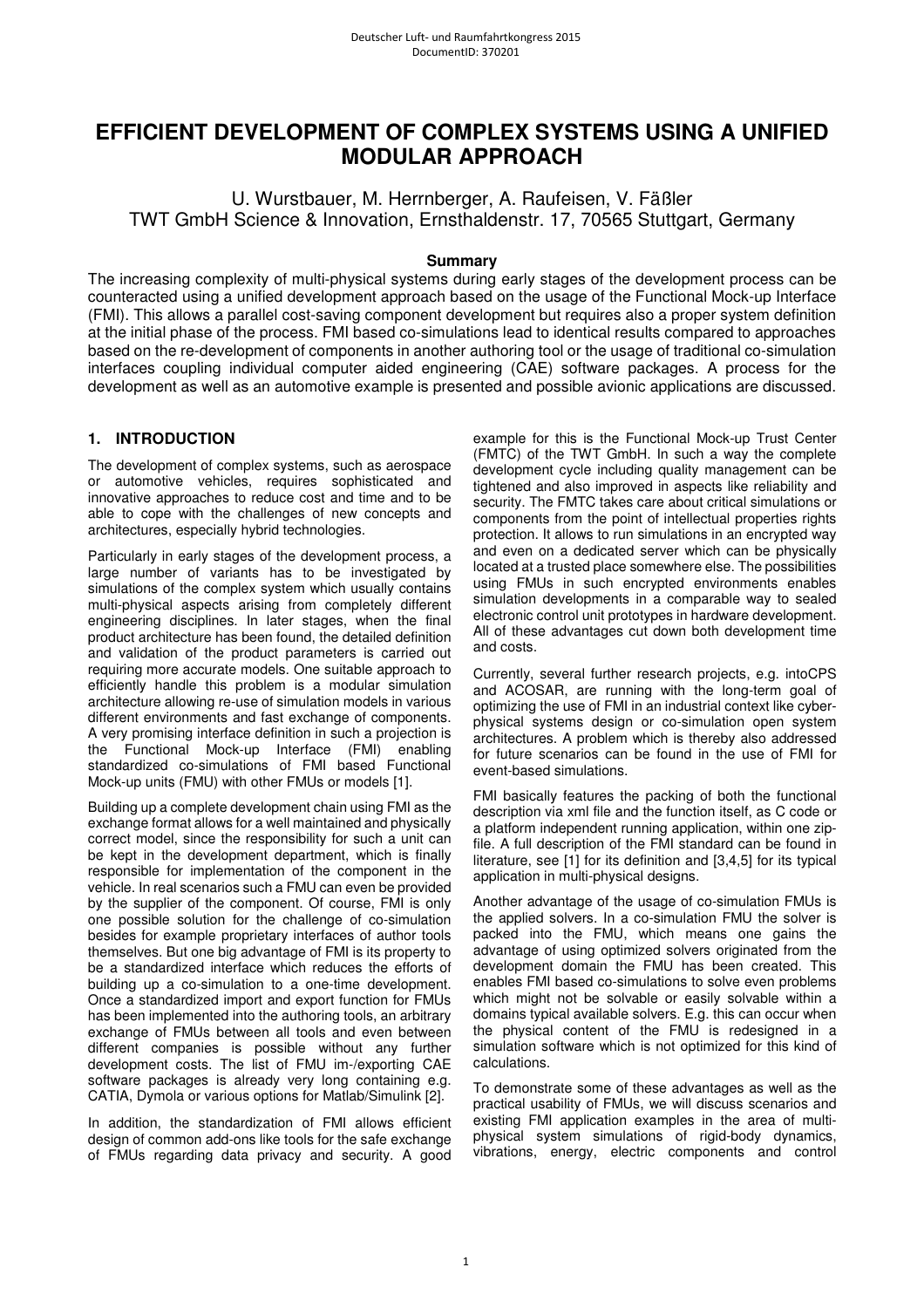

**FIGURE 1** The integration of multiple components is simplified by the usage of the Functional Mock-up Interface (FMI). It decouples the individual components from the integration platform and allows the supplier of each component to choose the optimized tool.

systems. We will further show the potential of FMUs crossing the border between different modeling domains, as it is typical for both automotive and aeronautics. In details we have studied the FMI based control of a braking maneuver for a realistic, multi-body simulated full-car model in the context of a multi-physical analysis of energy saving and driving comfort.

### **2. DEVELOPMENT PROCESS**

The number of relevant components, which need to be considered in an early development stage, increases since the overall amount of components of an automotive or avionic vehicle keeps growing. Their relevant aspects (e.g. engine start-stop functionality) are typically developed in different departments of a company (e.g. driving comfort development vs. energy management development) or even outsourced to a supplier. At the same time other departments have the need of a proper version of such functionality to consider it in their investigations. With increasing power of nowadays available CAE soft- and hardware it is very common that developers put nonneglectable efforts in the design of simplified models of 'neighboring' but relevant components which are required for the investigations of the main component the developer is really interested in. In short terms this has improved the overall results since interdependencies are taken into account already in an early stage of the development process.

But obviously this is a waste of manpower and generates a lot of additional error sources, since the different simplified models need to be synchronized and need to be kept on the same data level as the real model of the responsible department. Therefore a unified approach in the virtual development process has a much higher reliability and saves time and money. And as a byproduct it also allows the experts to focus more on their area of expertise.

Fig. 1 displays a typical scenario for such an FMI-based cosimulation environment where the different components originate from various sources e.g. neighboring development department of the same company or external

sources such as suppliers. Since FMI is a tool independent definition, the integration platform gets decoupled from the components and can thus be chosen with respect to the general problem to be solved. Many commercial simulation environments allow already not only the creation of FMUs but also using them as the master in the co-simulation [2].

Now the technical possibilities lead to a rethinking of the development processes. In order to gain full advantage of a standardized component exchange, the system under investigation needs to be defined prior to the functional development as shown in Fig. 2. The same is true for the exchange interfaces between the different components and data that are common to all components. The introduction of a master instance will help to address and coordinate all requirements of all stakeholders. This ensures that the exchanged simulation units will work in all specified simulation environments.

This instance could also drive the creation of a modular design kit. Different levels of design can be defined, e.g. for early stage, late stage and so on. Furthermore, depending on the engineering domains to be coupled, every FMU supplier could provide different abstraction levels of his models. Future development processes will also gain a lot if additionally different levels of maturity are established in the system definition phase. Then the next generation system design can already use a previous FMU with a high level of maturity which allows high quality results in the early stage of development where the database is not well defined yet. Since there are usually already datamanagement systems established using those as the database for the FMUs is an obvious step in the lifecycle management of this virtual components. Of course, also versioning systems can be applied to FMUs.

Quality related issues can be addressed by splitting up subunits of the virtual design and standardizing them so that there is only one source of a subunit for the development of one product throughout the company. This reduces errors e.g. by wrong of outdated simplified models used for investigations of other design aspects of the product. The responsible author of a FMU can then introduce functional and regression tests in accordance to the requirements and specifications of the master instance. One possible approach is e.g. the usage of Jenkins services testing different versions of the functional code and the FMUs compiled from this code.

In practice a process seems to be applicable, which is schematically depicted in Fig. 2. It is structured into three main phases indicated by the dashed boxes.

The first phase deals with the design of the overall system and the definition of the interfaces between the components. In addition, it is advantageous to define already common data and a shared database for them. Typical examples for such common data are mass, dimensions, inertias, position of the center of gravity etc. These or some of these values are repeatedly used from the various components and therefore coding these values to each component will result in errors and extra efforts. Coupling the share database to a data management system assures uniqueness and correctness of the data. In this phase the master instance is responsible for the collection and definition of all necessary requirements of all components and the complete system. In real projects we have seen, that it is also very helpful to define general system properties such as the FMI version which should be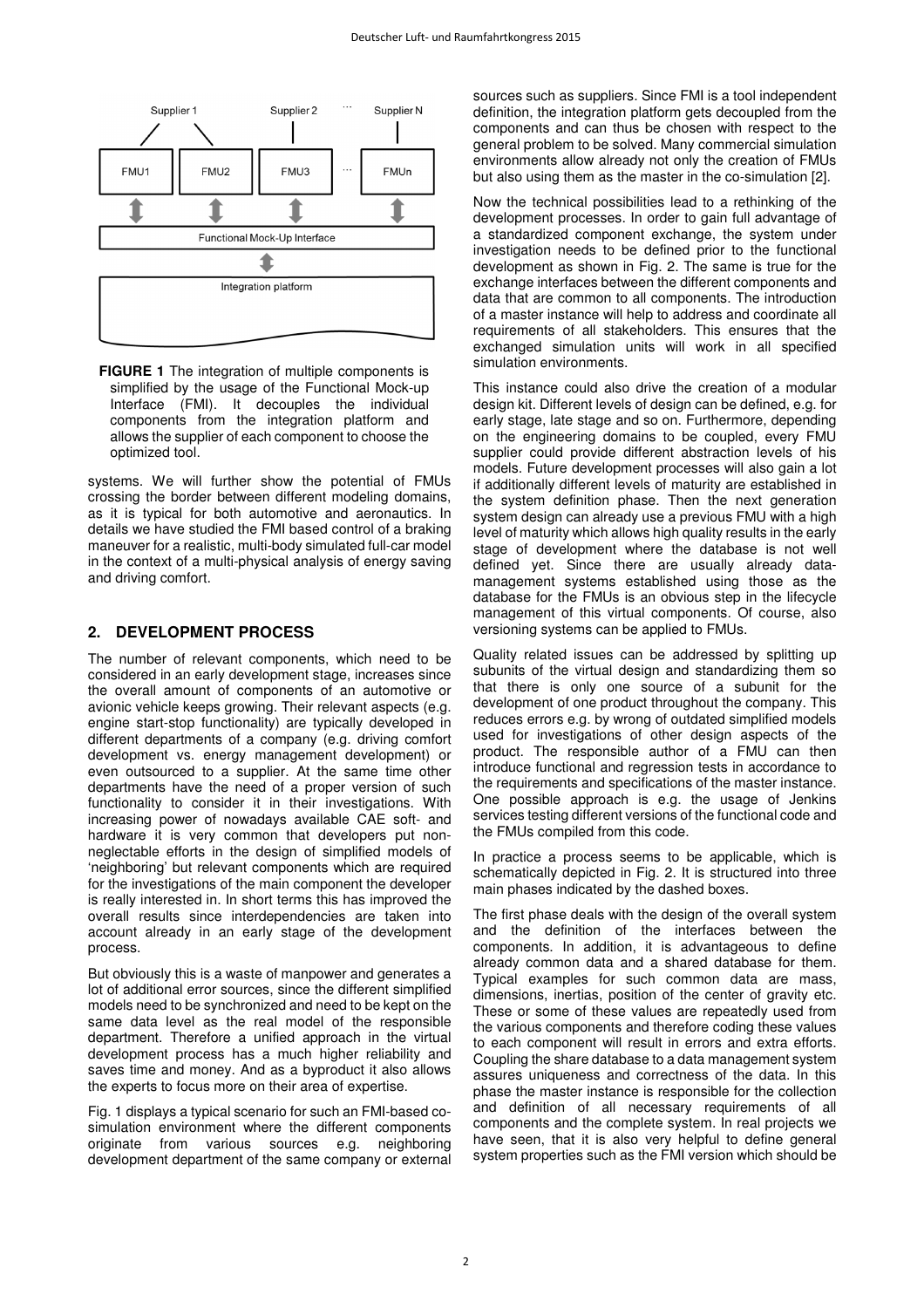

**FIGURE 2** Process scheme utilizing the advantages of FMI to allow a modular and parallel component development. The process starts with a system design and interface definition as well as the definition of a common database. The component development is split up into parallel units which are tested individually. Integration of all parts with system testing and simulation is closing the process.

used, the target computer architecture (e.g. 32-bit vs. 64 bit), the final integration platform and if necessary the structure of the shared data.

The second phase is the development of all components and the creation of the FMUs. The component development can be executed in parallel. Each supplier is able to develop independent of the others due to the prior system design and interface definition. In this phase the master instance can take a consulting role e.g. assuring that the shared database is used and properly updated. The development of each FMU can be treated as a stand-alone unit development and unit tests can be applied. It might make sense to test each unit in its authoring tool environment as well as the final FMU in a separate unit test.

In the third phase the individual component FMUs are integrated into the integration platform. Then the complete system gets tested and finally the overall system is simulated. This is usually within the department's responsibilities, which originally wanted to investigate the multi-physical aspects of the system.

# **3. EXAMPLE FOR COUPLING DIFFERENT DOMAINS IN THE AUTOMOTIVE SECTOR**

#### **3.1. Background**

In automotive industry some integration procedures for the coupling of different development domains already exist. E.g. control systems such as active chassis, driveline and/or driving dynamics controllers are co-simulated with multi-body systems aiming at driving comfort, performance or endurance strength during the virtual development of a car. But this integration is limited to very specialized cosimulation interfaces between the involved simulation software packages which also require a sophisticated knowledge to run such simulations. Therefore the different

domains are mainly developed independent of each other and only linked in very special cases.

One reason for this is that the setup of co-simulations very often leads to high one-time costs for creating the virtual exchange infrastructure due to the lack of user-specific tool interfaces. The fact that big companies often extend the existing authoring tools with company specific functions or add-ons makes this even harder. Furthermore, if the previous step is performed by the engineers of the involved departments who usually do not have a big expertise in cosimulations, such model couplings can easily show up numerical problems. Of course, this can very quickly end up in frustration and a general anti-co-simulation attitude. A third reason can be found in the fact that the coupled models are intellectual property of the company and thus treated as a company's secret. So the availability of the models is often not given to perform co-simulations with all components. Experience shows, that this often applies also for the developments of different departments of one big company.

In the following an example for using FMUs in full-car simulations is presented in order to take care for the first two problems. As mentioned earlier the third one cannot be solved directly by using FMUs, but at least for the FMI standard the development of efficient solutions regarding the data privacy are within reach. The example is part of a bigger study of the automatic engine start-stop system in the context of combining the inter-disciplinary analysis of energy management and driving comfort using different tools like SIMPACK as well as Matlab/Simulink and Dymola. SIMPACK is usually used for multi-body simulations (MBS) and energy management related issues like the fuel consumption or controller structures are often designed in Dymola or Matlab/Simulink.

The influence of the engine stop on consumption and vibrations during a braking maneuver was investigated, e.g.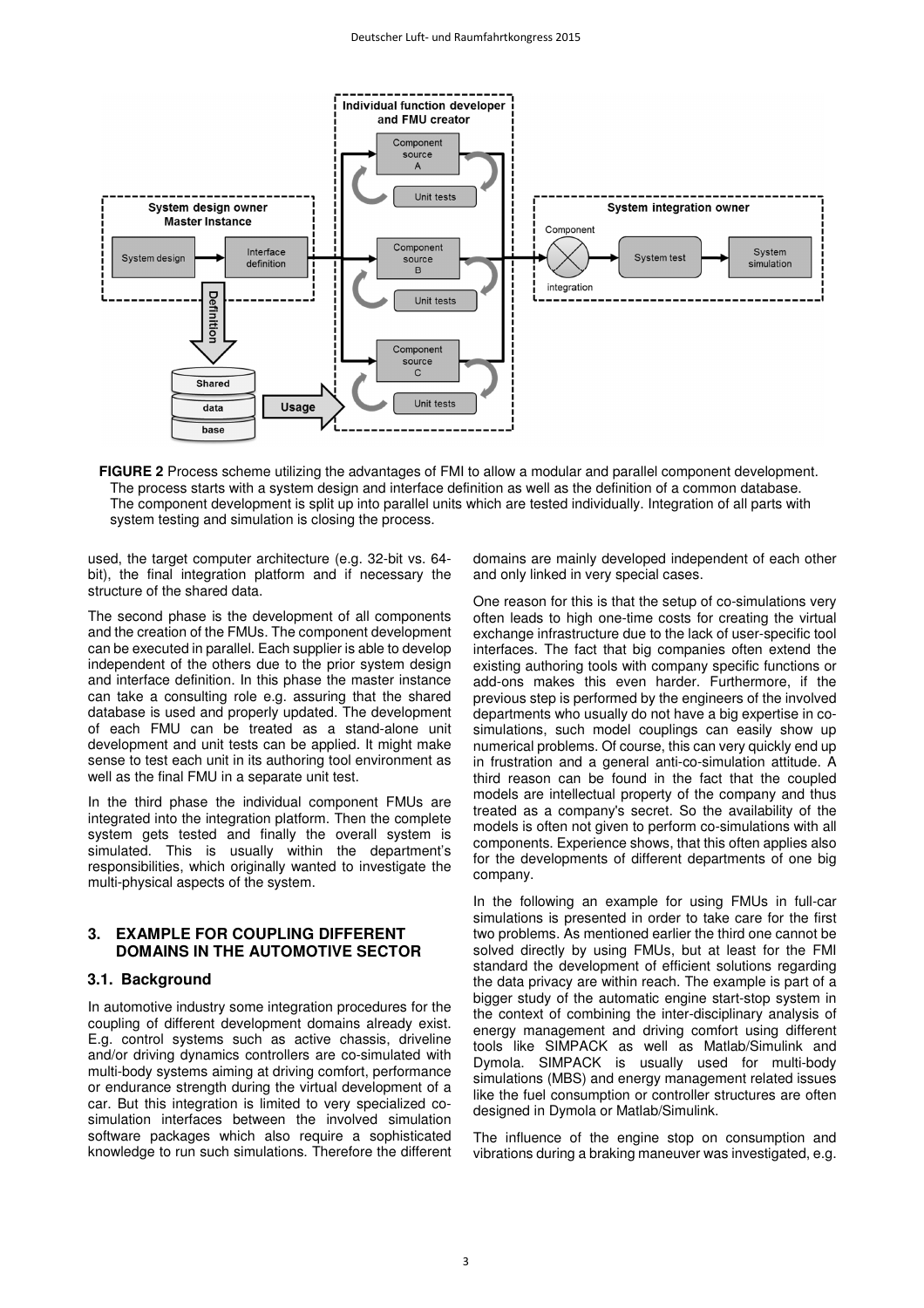

**FIGURE 3** Drawing of the various combinations of coupling the simulations. (a) A complete SIMPACK Car Model (b) A Simulink / Simpack Co-Simulation with Simulink serving as master. (c/d) Functional Mock-up Units exported from Dymola and Simulink are integrated in a SIMPACK Car Model.

when reaching a red traffic light. Some MBS questions arising from such a coupled simulation are: what does the driver experience during the engine stop and the resulting after-response of the engine? Or what are the consequences for the bushing design? Usually these are development chains which are independent of the aspect of energy saving. But it is obvious that the energy-motivated engine stop function will have some influence on the driving comfort and the forces of the engine bushings. Thus, a simple and standardized development process coupling both effects in the simulation is highly desirable.

#### **3.2. Example setup**

Here, we want to focus on the MBS part of the project and the use of co-simulations for the braking scenario. The simulation of energy management and fuel consumptions, which was realized in Dymola and Simulink, will not be treated in the following. However, FMUs and co-simulations could be applied for those topics in a similar way, too.

For the investigations a brake controller used as a driver model for the MBS system was designed and implemented in three different ways: directly in SIMPACK as an MBS substructure and the controller design realized in Modelica/Dymola and Matlab/Simulink, which are of course more suitable for such design problems. The choice between Dymola and Simulink depends on the situation, e.g., if a control algorithm already exists in one of those tools. In addition we have also studies the comparison with the Simulink/SIMPACK co-simulation interface. Therefore we end up with four different cases of co-simulating the controller with the complex MBS full-car model:

- a) direct implementation of the controller in the SIMPACK model using no other tool (Fig. 3 (a))
- b) co-simulation of SIMPACK and Simulink using SIMAT 9.7 CoSim Interface via IPC as a benchmark system (Fig. 3 (b))
- c) co-simulation FMU export of the Modelica controller and integration of the FMU into the SIMPACK model (Fig. 3 (c/d))
- d) co-simulation FMU export of the Simulink controller and integration of the FMU into the SIMPACK model (Fig. 3 (c/d))

Fig. 3 shows the setup of the different co-simulations. Some aspects regarding the motivation and possible restrictions



**FIGURE 4** Comparison of simulation result with and without the application of FMUs and the Simulink / SIMPACK co-simulation. The vehicle and the seat acceleration in z-direction obey similar result.

of an MBS-integrated control implementation like (a) were discussed in an earlier paper [6].

One thing worth mentioning is: whereas the co-simulation of SIMPACK and Simulink may be very sensitive to numerical problems and not always easily implemented for the very complex full-car MBS models in industry, the FMU export of Dymola or Simulink control signal structures and its integration into SIMPACK is mostly quite simple and rather uncritical for well-defined control loops.

# **3.3. Results**

Some traces of the final results like the driving velocity and the comfort relevant driver seat acceleration are depicted in Fig. 4. After the initial engaging all results are identical besides some slight deviations using the FMU exported from Simulink, which can be further improved by optimization of the exchange step sizes of the different components.

The practical impact of those results is discussed later on.

## **4. POSSIBLE SYNERGIES WTH AVIONICS AND SPACE DEVELOPMENT PROCESSES**

In aeronautics and astronautics engineers often have to deal with similar problems regarding multi-physical development and interdisciplinary simulations. The coupling of mechatronics, control design and energy simulation is a typical scenario for which many technical challenges of the air and the road domain can be addressed in a common way. To come back to the given example above, the integration of active vibration control loops into